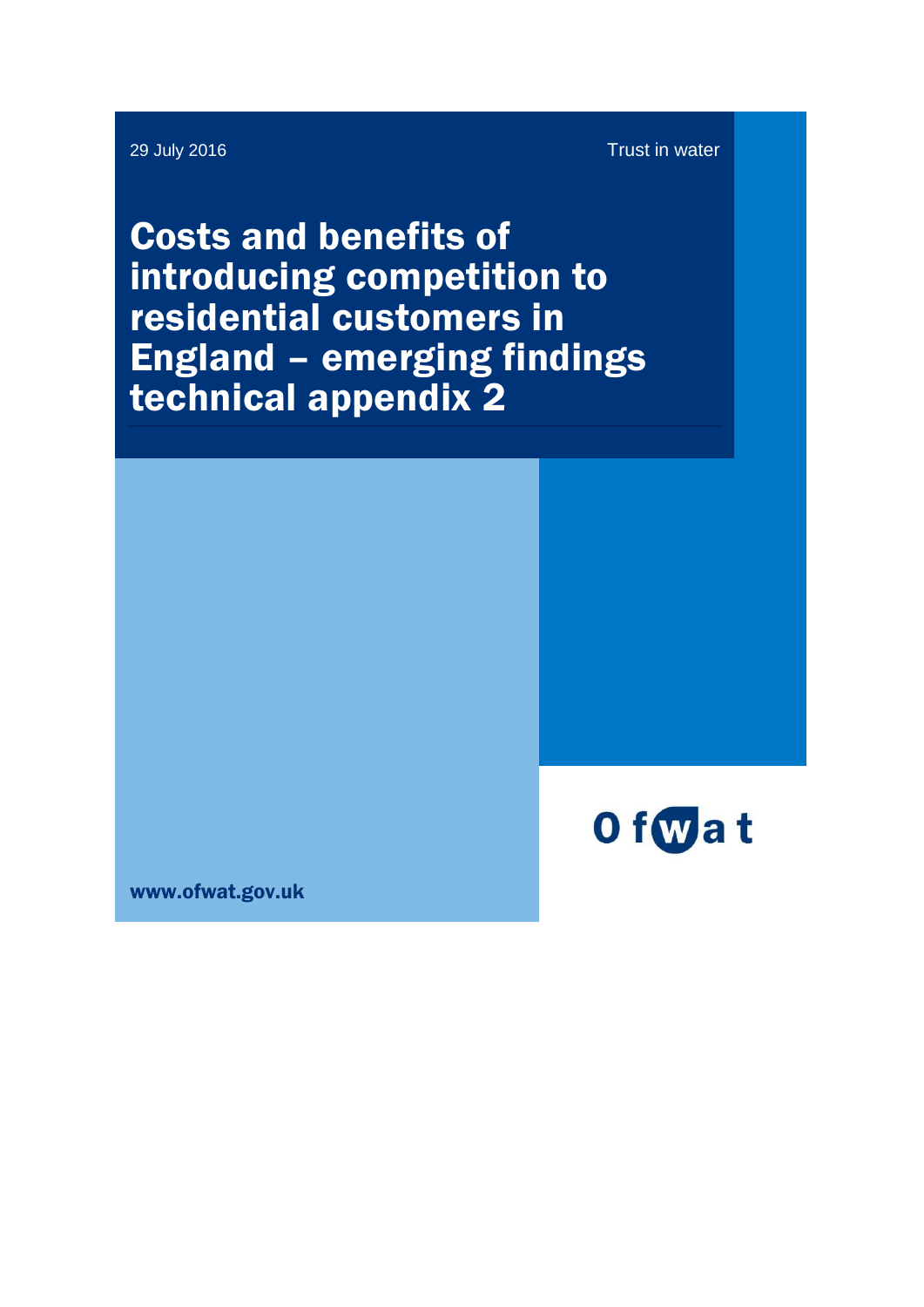# About this document

This document is the second technical appendix to our report [the costs and benefits](http://www.ofwat.gov.uk/publication/costs-benefits-introducing-competition-residential-customers-england-summary-emerging-findings/)  [of extending competition to residential customers in England –](http://www.ofwat.gov.uk/publication/costs-benefits-introducing-competition-residential-customers-england-summary-emerging-findings/) emerging findings.

In our [Terms of Reference](http://www.ofwat.gov.uk/publication/review-retail-household-markets-water-wastewater-sector-terms-reference/) for the review of the costs and benefits of competition for residential retail markets in the water and wastewater sector ("the Review"), we undertook to consider the possible options for introducing competition through examining different approaches. This would include approaches where companies competed for the right to be a monopoly provider of retail services ("for the market" models) and approaches where companies contested to serve individual customers ("in the market" models). We also undertook to consider the range of services that should be open to competition and whether competition should be extended to all customers, or a narrower range of customers. We set out our findings in this document.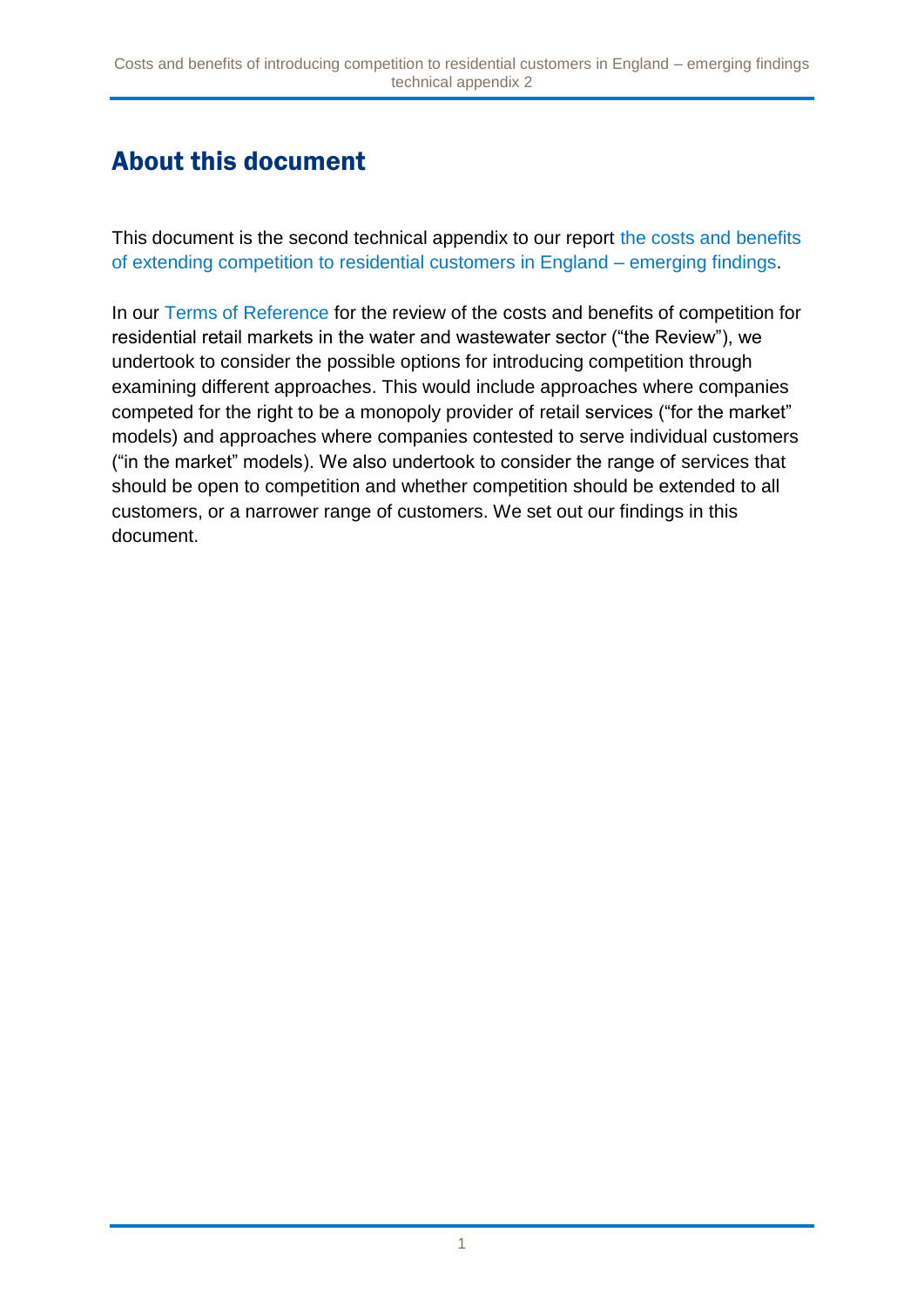# **Contents**

| 1. Introduction               | 3  |
|-------------------------------|----|
| 2. Models considered in depth | 10 |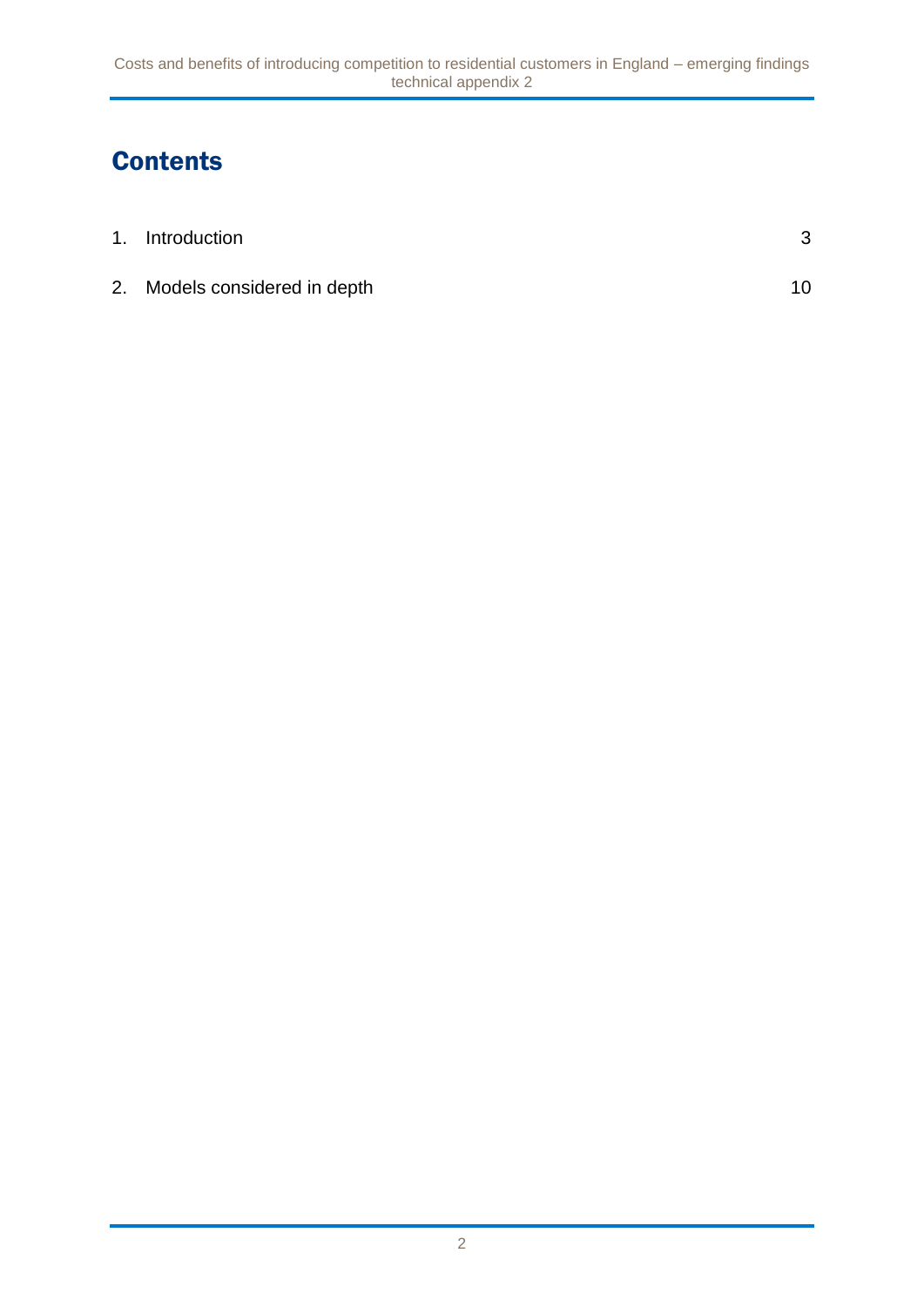# 1. Introduction

## 1.1 Our approach

In our [Terms of Reference](http://www.ofwat.gov.uk/publication/review-retail-household-markets-water-wastewater-sector-terms-reference/) for the Review we undertook to examine different approaches for introducing competition for residential retail customers in England. We said we would:

review the possible options for introducing competition; ranging from competition for the market to competition in the market… competitive retail market scenarios could be expected to include: a "thin" retail market: where the scope of activities is limited to providing core retail services, such as billing and payment handling; a "thick" retail market: where the scope of activities that retailers could undertake is broader; a "narrow" market: where a specific sub-set or sub-sets of residential customers are contestable; and a "wide" market: where all residential customers are contestable.

As part of our review we have looked at a variety of competition models. We have tested these with customers through our [customer research,](http://www.ofwat.gov.uk/publication/customer-response-competition-residential-water-market-report-accent/) and we also sought the views of a broad range of stakeholders, initially through our [call for evidence,](http://www.ofwat.gov.uk/consultation/review-of-retail-household-markets-in-the-water-and-wastewater-sector-call-for-evidence/) and then latterly through follow-up discussions and at our [first stakeholder event in April](http://www.ofwat.gov.uk/wp-content/uploads/2016/06/Residential-retail-review-external-event-summary.pdf) where we set out our provisional thoughts.

The consistent feedback we have received from customers and stakeholders is that there is a preference for an "in the market" model of competition that is open to as wide a range of customers as possible and that focuses on core retail services. This is consistent with the aims set out by Government in [A Better Deal,](https://www.gov.uk/government/uploads/system/uploads/attachment_data/file/480798/a_better_deal_for_families_and_firms_web.pdf) which referenced providing consumers with more choice and benefitting consumers widely.

The assumptions in our assessment are therefore consistent with a competition model that incorporates all customers and focuses on a model that incorporates all customers and focuses on core retail services. However, we note that if Government decides to proceed with the introduction of competition into the residential retail market it could choose a different approach. In this document we set out our analysis of the possible range of competition models as we described in our Terms of Reference.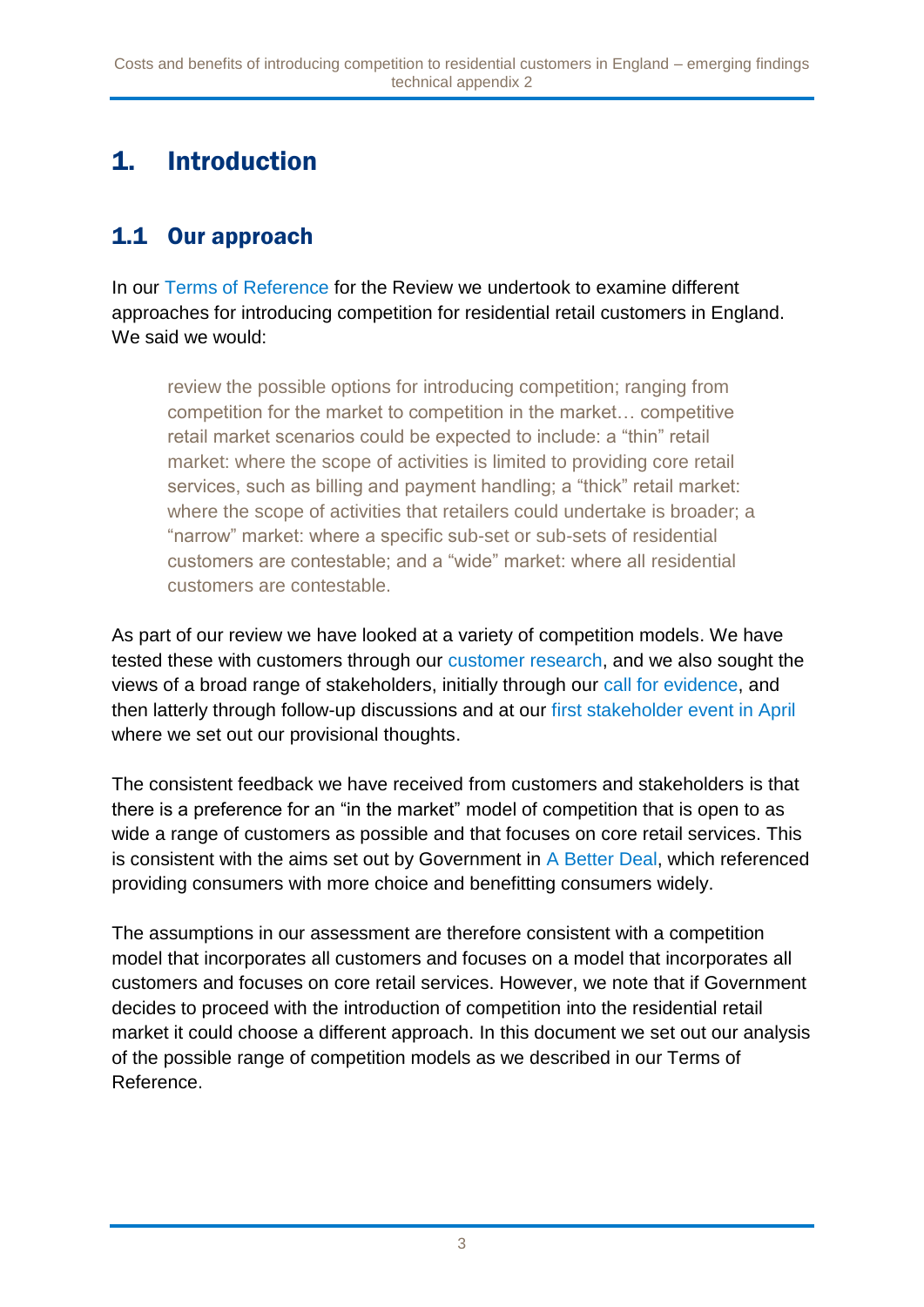## 1.2 Overarching competition models

There are numerous models of competition from which lessons for the residential retail market can be learned, including insights on elements that could deliver desired customer outcomes and those that may not.

At one extreme, an approach to stimulate competition could be light-touch and encourage competition only at the fringes. This would require regulatory (as opposed to market structure) changes. For example, it could see third party collaboration facilitating innovation in retail offerings through a 'reasonable endeavours' licence condition that required incumbents to engage with third parties in the development of any such offerings. At the other extreme, the definition of the residential retail market could be interpreted more broadly, incorporating metering or network assets and allowing all customers to choose their provider.

To assess properly the possible costs and benefits of various competition model options that would support the formal opening of the residential retail market, we adopted an approach that looked at a broad cross-section of potential options. We undertook extensive research into other regulated markets both in the UK and internationally. We then identified and adopted a structured approach to assessing a range of potential competition models. The structure is illustrated in figure 1 below and discussed in more detail in the following sections.



#### Figure 1: Structure used to consider competition models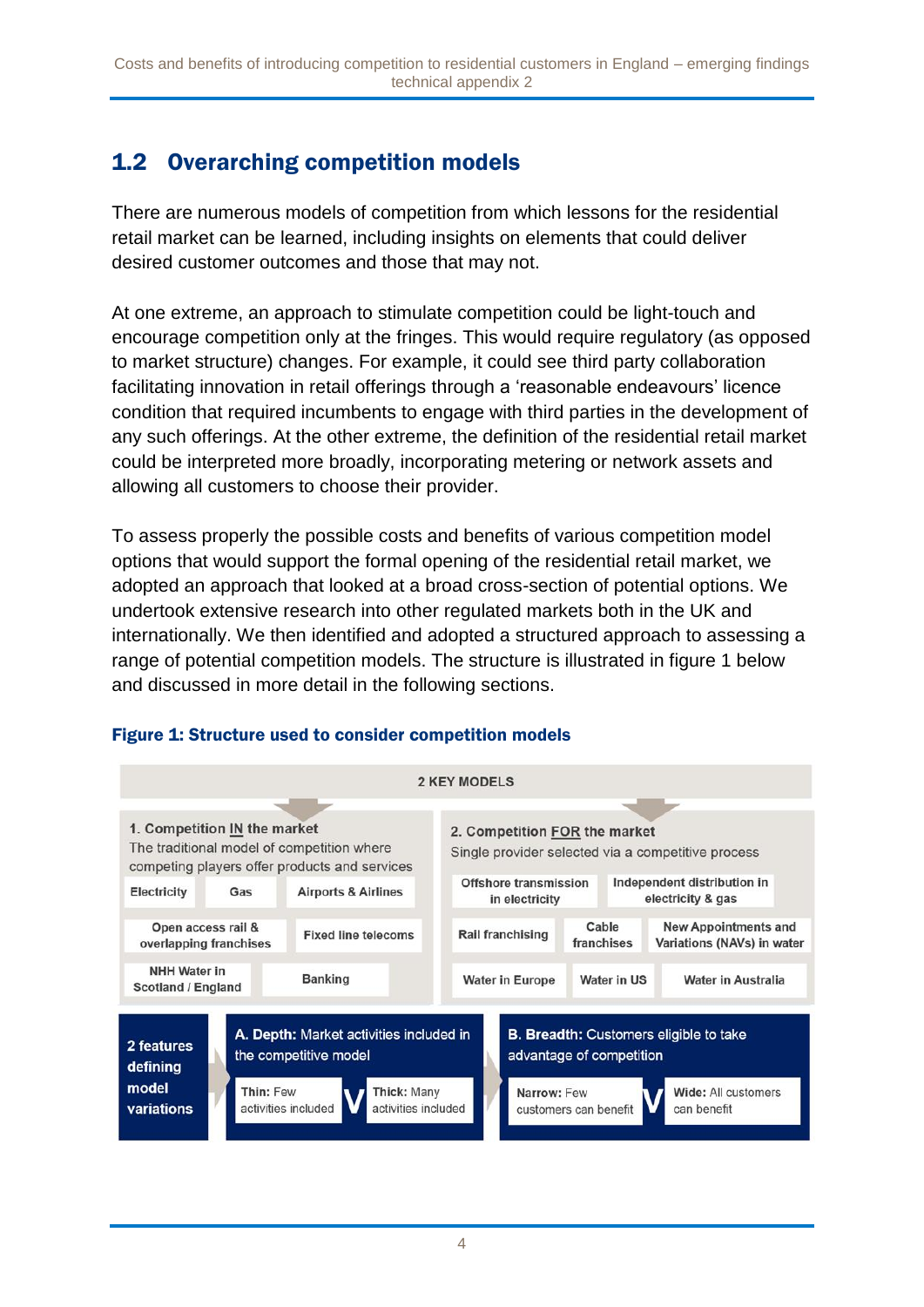Under the approach adopted we identified two overarching competition models:

- Competition 'in' the market which can be viewed as the traditional model of competition where competing players offer products and services to customers within a market; and
- Competition 'for' the market where a single provider for a defined product or service within a market is selected via a competitive process.

The major difference in market design is related to the time at which competitive forces impact company decisions. Under an 'in' the market model, competitive forces endure over any given period whereas within a 'for' the market approach, competitive forces are only at play prior to the award of the contract to a designated company or franchisee, e.g. in the run up to an auction or other competitive tender. Experience indicates that a competition 'for' the market model is typically deployed in regulated markets with a significant asset base e.g. in rail.

#### 1.2.1 Competition in the market

The key benefit of competition 'in' the market can be linked to the active choice customers would have, the continuous delivery of competitive benefits throughout a given period, and the potential for reduced regulatory costs. For these benefits to be maximised, three conditions are likely to be evident.

- Rivalry: There needs to be a realistic prospect of competitive market entry, or at least a realistic threat of new entry, to impact the decision-making of the incumbents in respective water regions;
- Engaged customers: Customers need to be willing and able to consider alternative offerings from new entrants and have access to resources that support informed choices, to impact the decision-making of companies operating in each region; and
- Strategic company behaviour: The combination of market rivalry and engaged customers, should provide incentives for companies operating in the market to follow a strategy that results in lower prices and / or higher quality as well as maintaining cost pressures.

The criteria above encapsulate the key conditions required to support effective competition. While some competition narratives refer to market shares, switching and investment requirements, these structural outcomes are ultimately heavily influenced by levels of rivalry in, customer engagement with, and investment barriers evident within a given market. We therefore need to look beyond market structure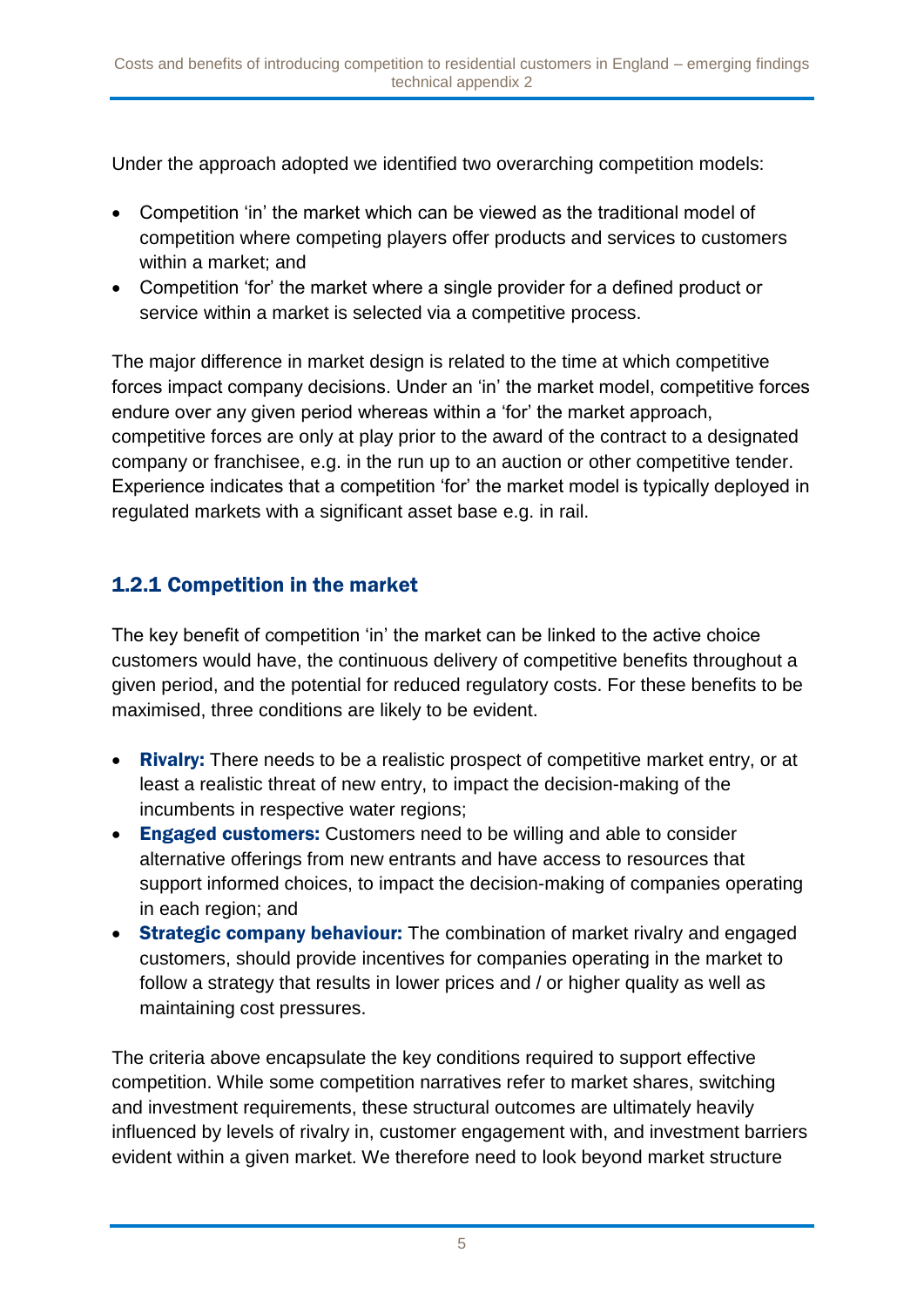criteria and toward the fundamental drivers that will actively influence company strategy and ultimately determine whether competition is effective.

#### 1.2.2 Competition for the market

1

The key benefit of competition 'for' the market can be linked to the consistent, nondiscriminatory treatment it offers to all customers and the fact that delivery of desired outcomes is not generally contingent on achieving a particular form or level of market entry. In addition, deploying a 'for' the market model in an industry such as water with a mature regulatory framework could support identification of potential future efficiencies in parts of the value chain. For example, as part of Water 2020, a 'for' the market approach is being proposed for sludge and water resource markets; and estimates suggest benefits that the Net Present Value of these benefits over 30 years could equate to £780 million.<sup>1</sup>

A key drawback of this model is linked to the fact that competitive benefits mainly accumulate at the time of an auction / franchise award; on the flip side, this can stimulate significant and rapid innovation by companies seeking to 'win' the action. This model also had very little support amongst customers – just 11% of customers in our research were in favour of this approach. This correlates with another finding of the research that customers generally supported the concept of choice. Another potential downside is that there can be higher regulatory costs associated with the administration of franchise arrangements and, linked to this, evidence suggests competition 'for' the market models can reduce the flexibility companies have to innovate given the need to specify the details of the franchisee contract.

#### 1.2.3 Hybrid approaches combining competition in and for the market

During the course of this review, our stakeholder engagement and customer research have indicated the view that competition 'in' the market represents the preferred form of competition; particularly given that it offers the right to choose to all customers, and presents the option to align the residential retail market to the business retail market scheduled to be opened in April 2017.

<sup>1</sup> [Water 2020: our regulatory approach for water and wastewater services in England and Wales,](http://www.ofwat.gov.uk/wp-content/uploads/2015/12/pap_pos20150520w2020.pdf) page 112.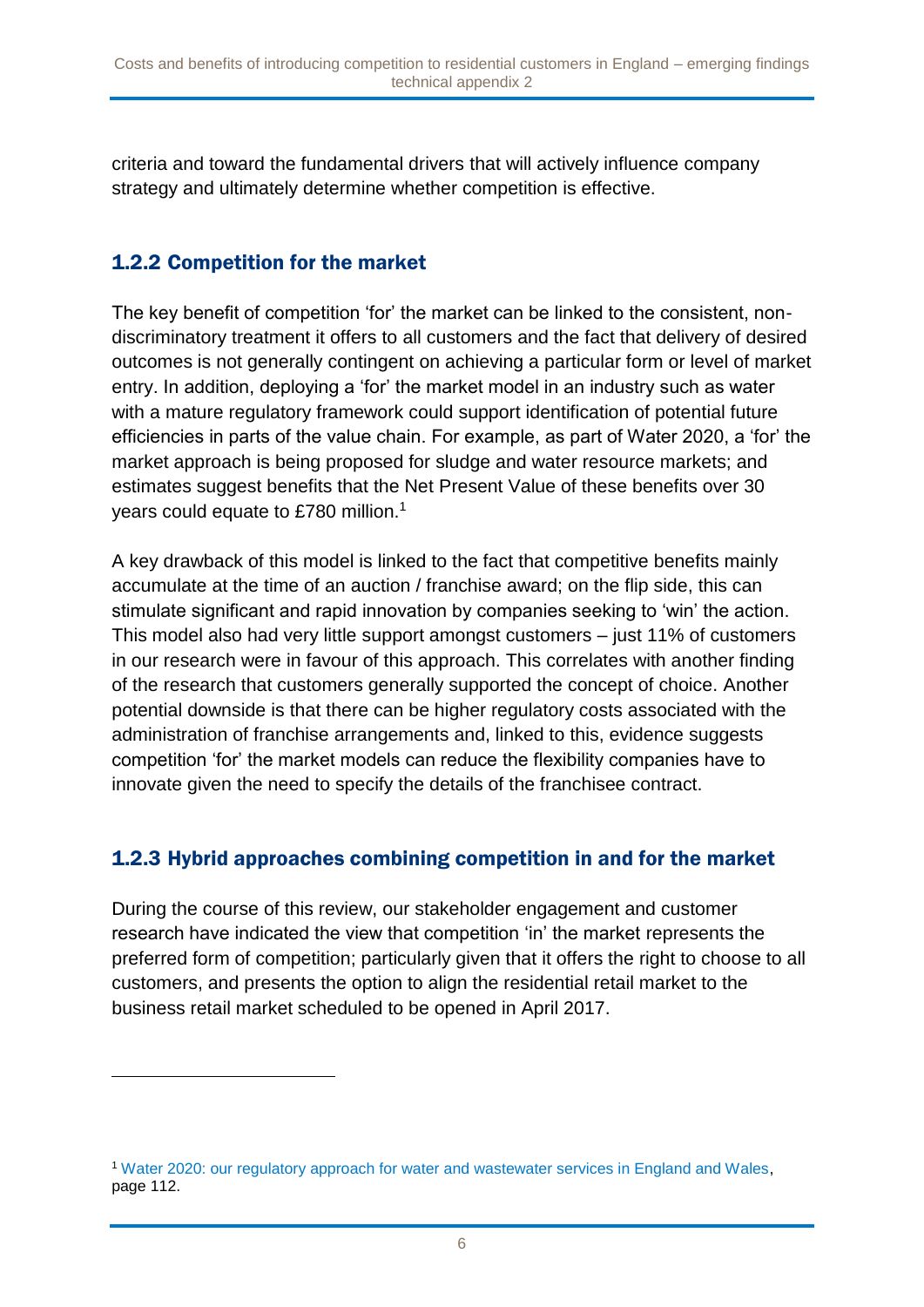However this model may raise issues about the impact on some categories of customers, recognising that customer circumstances are varied and can change over time. We therefore considered a potential hybrid model of competition that draws on the best features of competition 'in' the market, where possible; and, recognises the specific circumstances of key customer groups which could mean that they receive less attractive retailer offerings. For example, as we noted in our [stakeholder views and issues](http://www.ofwat.gov.uk/publication/costs-benefits-introducing-competition-residential-customers-england-report-stakeholder-views-issues/) document, some stakeholders have argued that customers in debt may not be actively pursued by new entrant retailers and may therefore require specific regulatory protections. In addition, customers without meters will not be able to benefit from meter-specific innovation and might therefore benefit from tailored regulation that encourages competition at the fringes.

A hybrid competition model could deliver similar benefits to its counterpart model of competition 'in' the market while also recognising the specific circumstances of defined customer groups and supporting the provision of tailored services to these groups via an additional layer of regulatory provisions. The regulatory arrangements would be complemented by provisions that encourage competitive offerings for these groups of customers where possible (by encouraging third party collaboration).

Key drawbacks of this model are the potentially higher costs and complexity of administering different approaches for defined customer groups. It is possible that these costs would be smeared across all customers. Higher costs and complexity could result from the operation of a separate regulated framework alongside a competitive market model. This could affect customer costs and the attractiveness of the market to competitive entry.

Our [customer research](http://www.ofwat.gov.uk/publication/customer-response-competition-residential-water-market-report-accent/) indicated a prevailing view that all customers should be treated equally alongside a recognition that it may make sense for retailers to limit switching in cases where customers have significant debt. [Customer research](http://www.ccwater.org.uk/wp-content/uploads/2016/05/CCWater-Household-Competition-Report-FINAL-20160517.pdf)  [completed by CCWater](http://www.ccwater.org.uk/wp-content/uploads/2016/05/CCWater-Household-Competition-Report-FINAL-20160517.pdf) indicated that customers are unlikely to be supportive of an approach that treats defined groups differently.

If a hybrid competition model were deployed, customers would need to be able to effectively transfer from the group served via the regulated model to the competition 'in' the market model (and vice versa) given the transitory nature of circumstances.

### 1.3 Key competition model characteristics

Within the overarching models of competition, there are a range of approaches to competition determined by two key characteristics:

7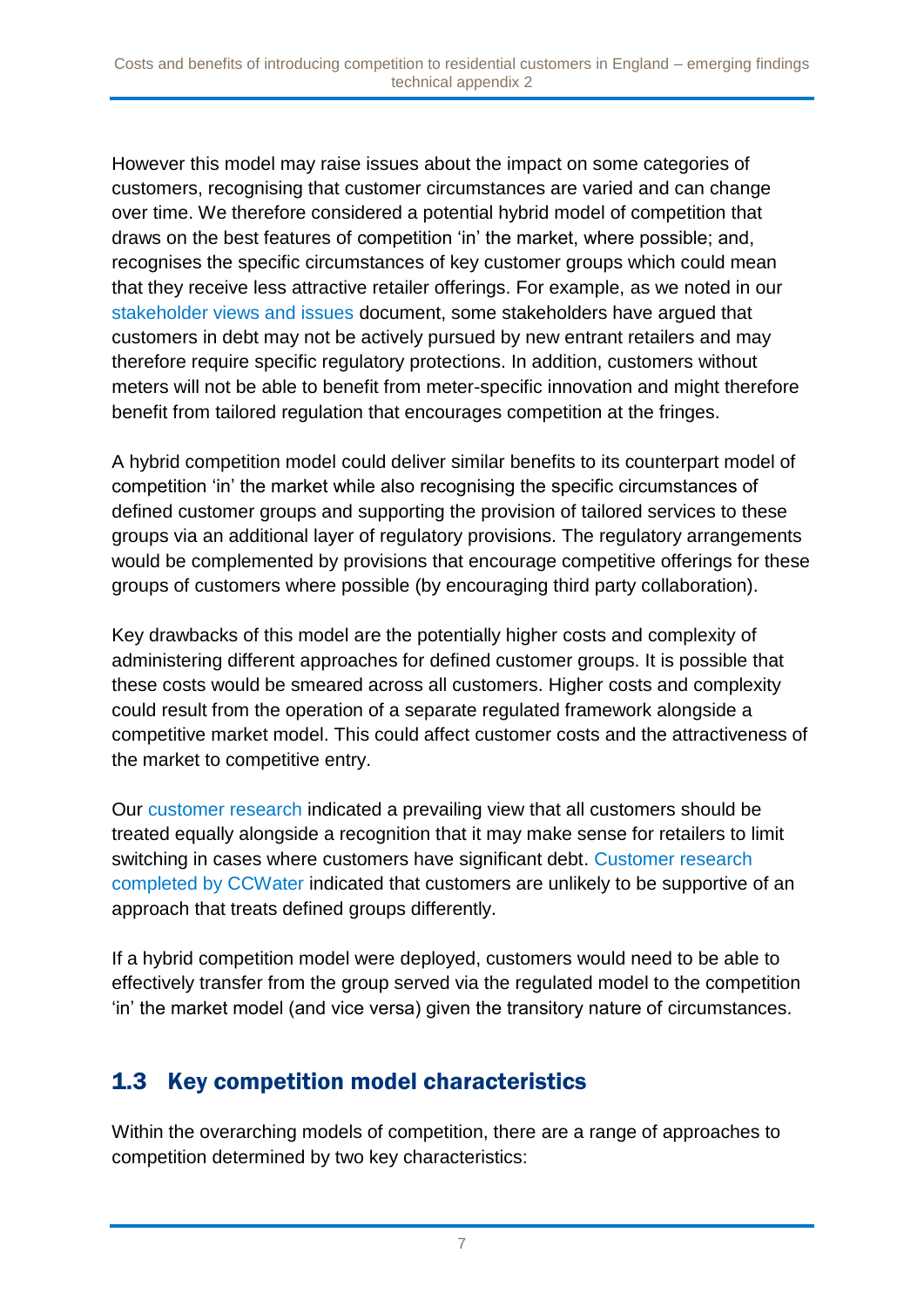- Market depth refers to the proportion of the value chain and the activities within it that is opened up to competition. A thin water retail model could comprise billing while a thicker water retail market could incorporate assets (such as metering or network assets).
- Market breadth refers to the range of customers that are able to benefit from the competitive market. The different attributes of competition 'in' and competition 'for' the market models mean market breadth varies depending on the overarching competition model being considered, with thin being fewer customers able to engage in the market and thick being more customers able to engage in the market.

References to the breadth of the market vary according to the overarching model of competition adopted. In this respect, under a competition 'in' the market approach, the breadth refers to the volume of customers that can engage by actively choosing a retailer; either remaining with their existing supplier or switching. The competition 'in' the market approach, could be narrow (with few customers able to switch) or wide (where all customers can actively switch). A competition 'for' the market model has the greatest breadth under which companies would compete to serve all customers in the market; allowing every customer to benefit from competitive pressures.

### 1.4 Feedback on potential models of competition

We have carried out significant engagement as part of the review of residential retail competition which has enabled us to benefit from the range of views expressed by a range stakeholders. The key themes that have emerged from this engagement have been focused in the following areas.

- Overarching models of competition: A key piece of feedback through our Call for Evidence and engagement has been that competition 'in' the market is generally preferred by customers and other stakeholders, but competition 'for' the market may be suitable in certain circumstances.
- Market depth: During engagement, there has been extensive discussion about the appropriate depth of the residential 'retail' market. While the benefits of assessing all feasible options has been recognised, concerns have been expressed about incorporating network elements within the competitive market. In particular, commentators have suggested that this could lead to role confusion given the corresponding mix of responsibilities across service provision and asset management that retailers would be required to engage in. In addition, the 'deeper' competitive models may be considered to be outside of the scope of this review given that standard interpretations of 'retail' do not stretch to include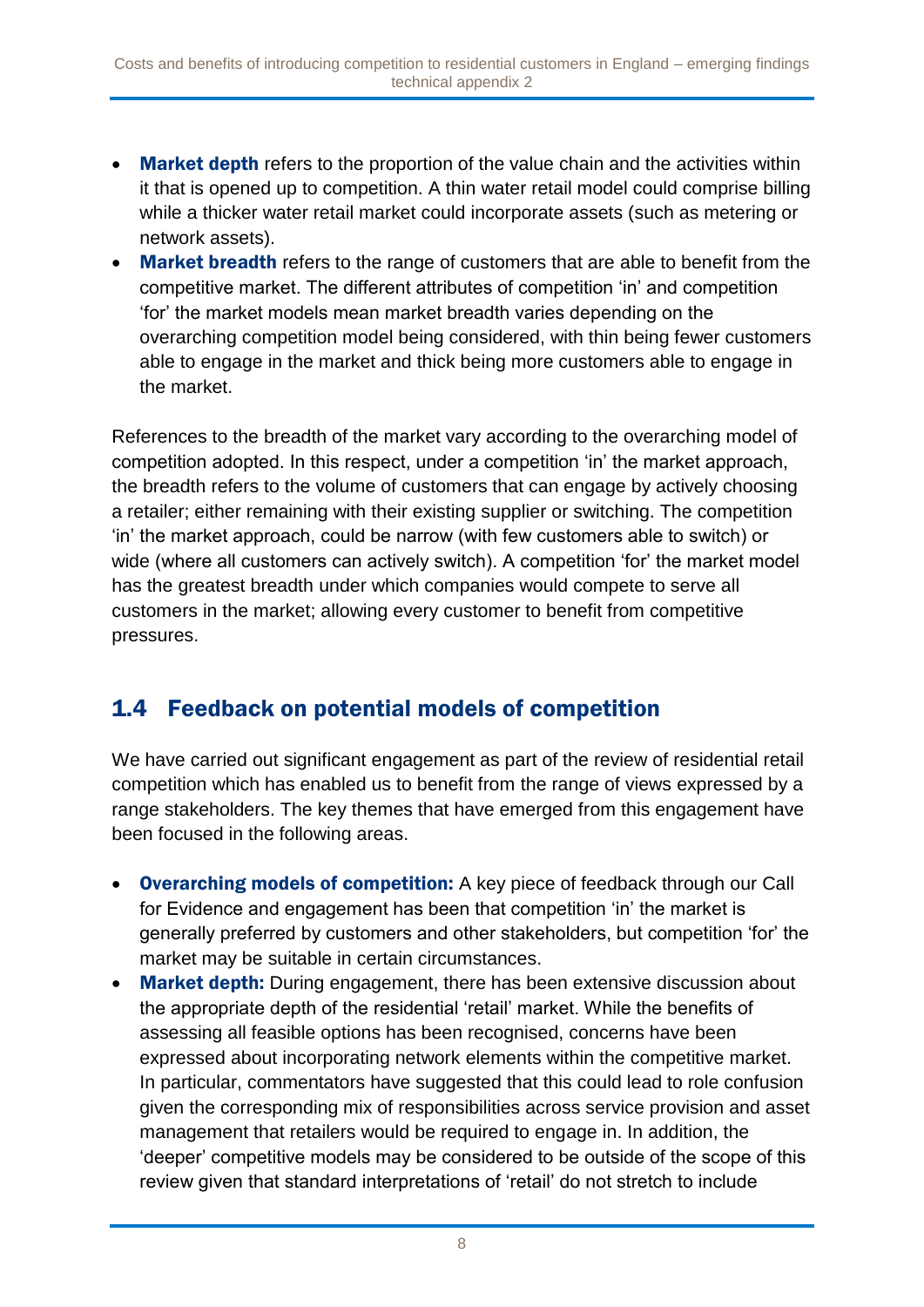network assets. A deeper model would also be inconsistent with the business customer retail market, which would add to costs.

- Market breadth: During engagement on the residential retail review, there has been a general consensus from interested parties that customers should be central to any competition model and, in particular, that potential consumer outcomes should guide thinking in this area.
- Innovation: This has emerged as a key theme from our engagement. It is impossible to have certainty about exactly what form innovation may take and the outcomes it could facilitate but it is critical that any model adopted allows for innovation to take place where it would lead to customer benefits.

In addition to engagement with interested parties we have taken forward dedicated [customer research](http://www.ofwat.gov.uk/publication/customer-response-competition-residential-water-market-report-accent/) on the form of possible competition models. We think it is critically important to understand the views of end customers with respect to the potential implementation of competition; in terms of their overall perception of the benefits of competition in water, the form that any model should take and the likely behavioural change that would be stimulated.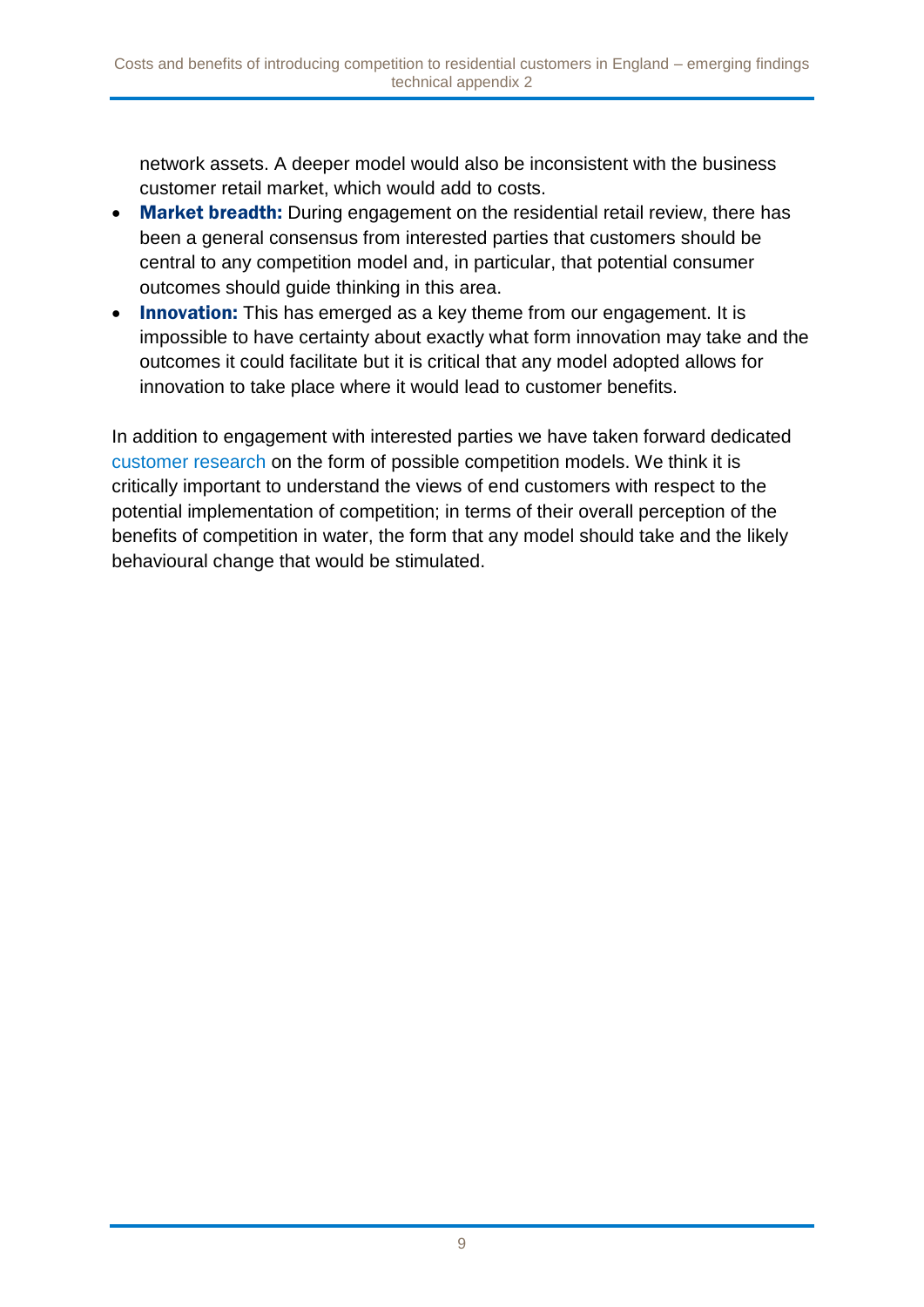# 2. Models considered in depth

We took a broad approach to assessing a range of models that could be deployed to support competition in the residential retail market. Initially we shortlisted 10 potential models, comprising a spectrum of approaches drawing on the three overarching competition models as well as varied market depths and breadths. This reflected the importance we attached to understanding, at a high level, the potential costs and benefits that may accrue under each possible model.

The initial shortlist of 10 potential models therefore included some thicker options that envisaged retailers taking responsibility for meter ownership and maintenance as well as thick models that extended even further to network assets. Against the background that in [A Better Deal: boosting competition to bring down bills for families](https://www.gov.uk/government/publications/a-better-deal-boosting-competition-to-bring-down-bills-for-families-and-firms)  [and firms,](https://www.gov.uk/government/publications/a-better-deal-boosting-competition-to-bring-down-bills-for-families-and-firms) the Government explicitly asked us to look into the costs and benefits of extending retail competition. We needed to be cognisant of the definition of retail that we were using. In this respect, we needed to have regard to the definition of retail used in the business water retail sector. In this case, retail includes billing, customer contact and meter reading and therefore, to extend competition to network assets (or meters) would require us to demonstrate significant potential benefits.

From the results of our initial analysis, we were not persuaded that the benefits from a thick or thicker model of competition would be sufficiently material to extend the scope of the residential retail review. While competitive forces would impact all aspects of the value chain, we had concerns that the establishment of retailers with responsibility for both customer services and asset management could deter market entry due to the wide portfolio of activities that would need to be managed and the broad skill set required.

Recognising this, and noting that competitive pressures could be extended in the future if retailer competition is shown to be effective, we refined our shortlist to four 'thin' models; comprising billing, customer contact and meter reading services. This shortlist is illustrated as a spectrum of breadths in Figure 2 below.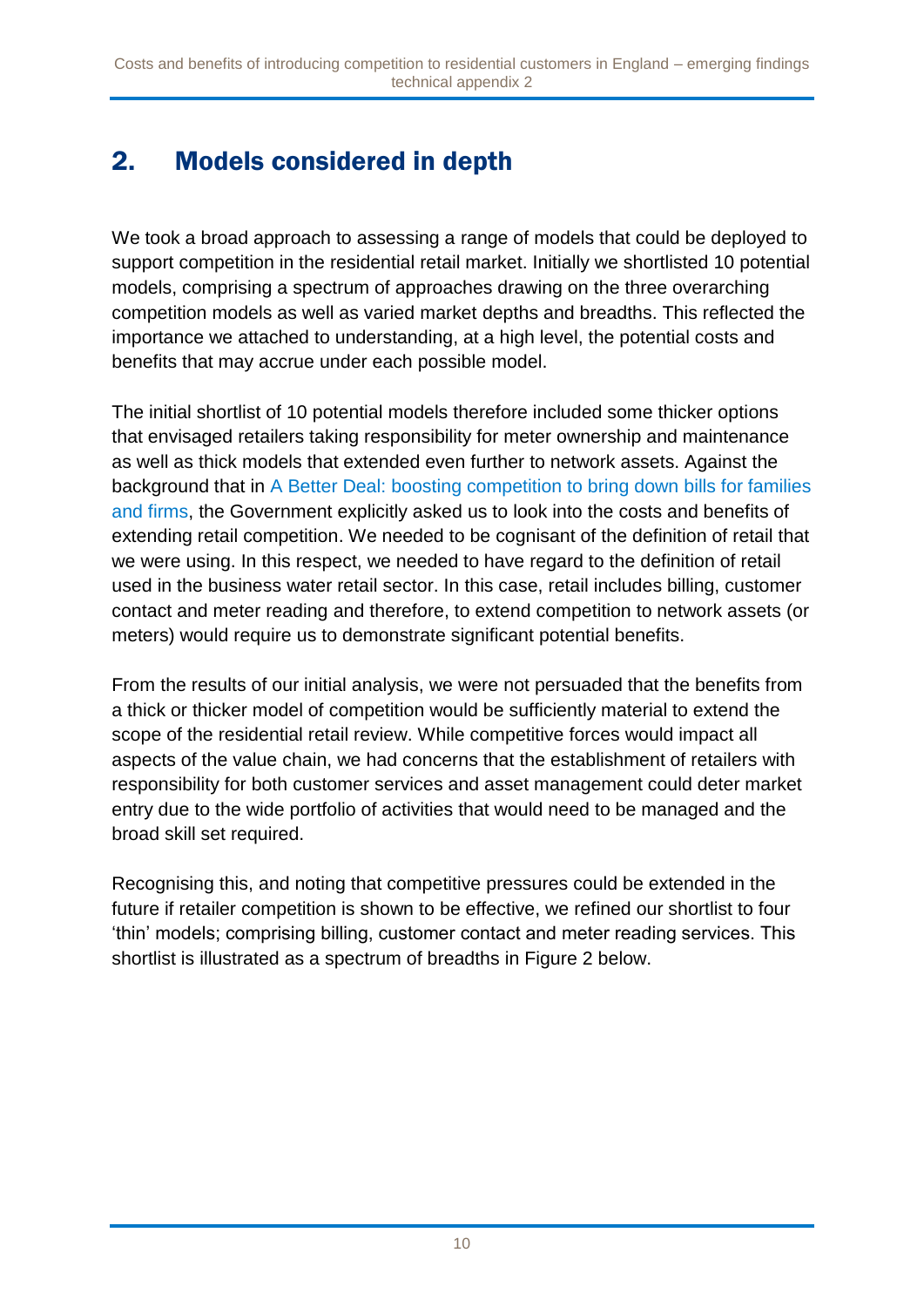#### Figure 2: Shortlisted competition models



Figure 2 illustrates that the shortlisted competition models comprise at least one option from each of the overarching competition models as well as a spectrum of market breadths. The shortlisted models are as follows.

- Model A (competition 'in', thin and wide): pure retail-only model of competition for all residential customers;
- Model B (hybrid competition, thin and debt-free customers): the debt- inclusive model;
- Model C (hybrid competition, thin and customers with meters): the meteringinclusive model; and
- Model D (competition 'for', thin and wide): the franchise model.

The following sections provide an overview of each model, the incentives they could facilitate and the corresponding outcomes they may deliver.

## 2.1 Model A: a pure retail-only model of competition

Model A corresponds to a competition 'in' the market approach that is wide and has the following characteristics.

- Thin: The model includes only billing, customer contact and meter reading services; not meter ownership / maintenance or network assets; and
- Wide: Under this model all customers could benefit from the introduction of competition and would have an active choice over their retailer.

Model A can be considered analogous to the model of competition in the business retail water market in England. In this respect, it is a model in which billing and associated services are provided by a customer-facing provider, and under which all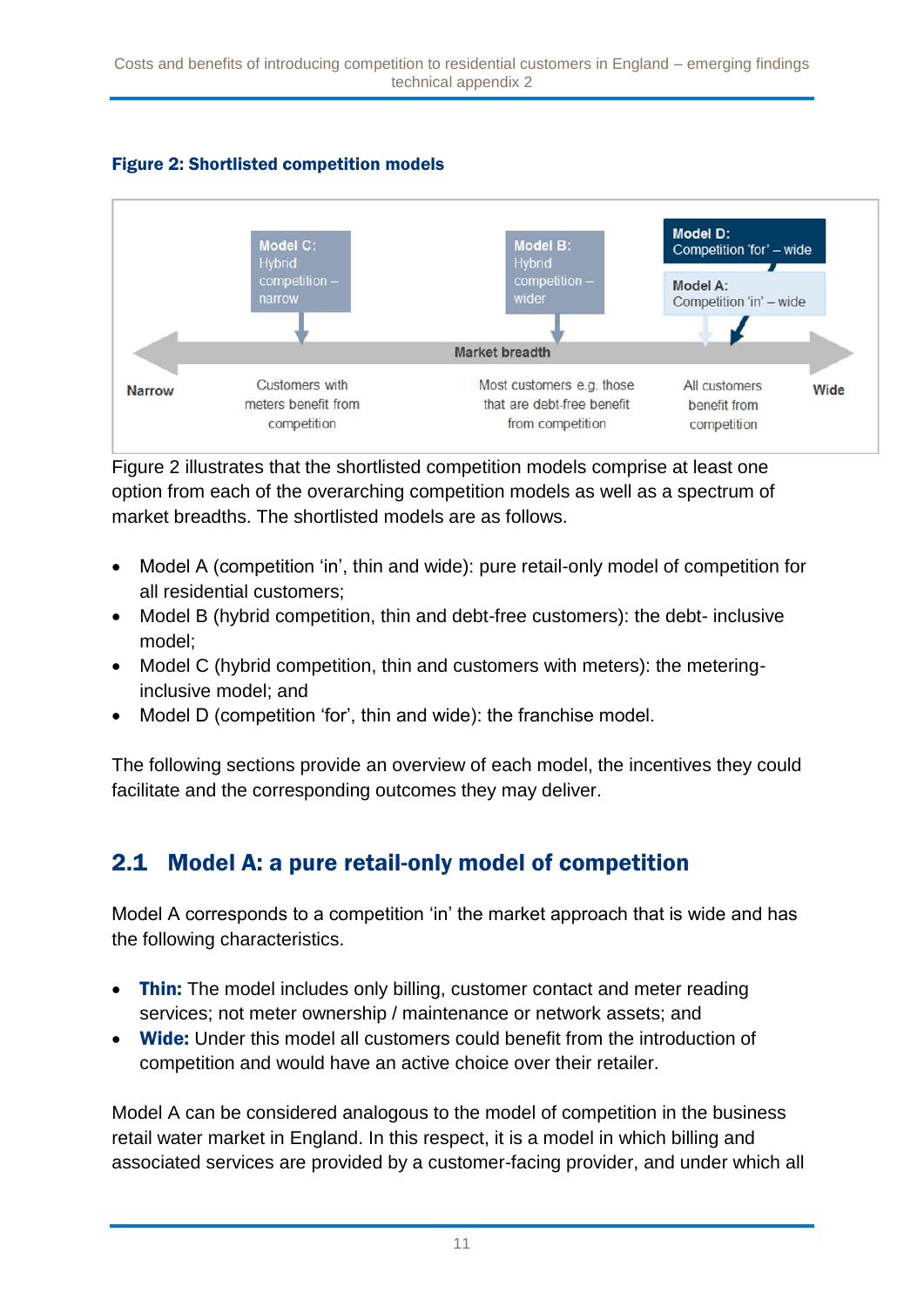customers can effectively choose a retailer from a range of competing offers. The markets in which this model operates well are ones where customers are engaged in the market, there are low barriers to entry or exit (helping to increase rivalry), and adequate protections exist / can be established for customers that are in circumstances of vulnerability.

The key benefit of Model A is linked to the improved service that customers would receive from retailers that specialise in billing, customer contact and meter reading services. Under this model, the retailers' primary focus will be on their interaction with customers and they will be incentivised to establish tailored processes that are effective in delivering against customer needs; ultimately enhancing customer services that are offered. This is particularly relevant in a competitive market given that the threat of new entry will place incentives on retailers to maintain high standards of service to retain customers. In addition, the efficiencies that retailers attain through specialisation could lead to cost reductions which, in a competitive environment, are likely to be passed through to the end customer.

We considered whether significant additional benefits might be attained from a thicker model that also included metering as part of the retail model. Ultimately we concluded that the benefits from retailers owning meters would likely be limited and that the greatest benefit would be linked to the ability to access metering information. Although Model A would not allow retailers to directly determine the metering strategy, it will create incentives for them to influence the strategy adopted by wholesalers given that the deployment of meters is likely to give them greater flexibility in service offerings; helping them to retain / attract more customers. In addition, recognising the momentum behind energy metering given the smart meter roll out, corresponding technological- and / or cost-based benefits could emerge that have read-across to the water sector.

While all customers could benefit from competition under this approach, unintended consequences could result. In this respect, new entrant retailers may have greater incentives to acquire more attractive to serve customers that are affluent, do not have a history of bad debt and who pay their bills via direct debit. The corollary of this is that customers in debt or who have a history of bad debt may be relatively less attractive. This could lead to 'cherry-picking', whereby companies only actively pursue more desirable customers and do not offer products or services to customers that are in debt or have a history of not paying their bills. As a result, less desirable customers may not benefit from innovative or tailored retailer offerings.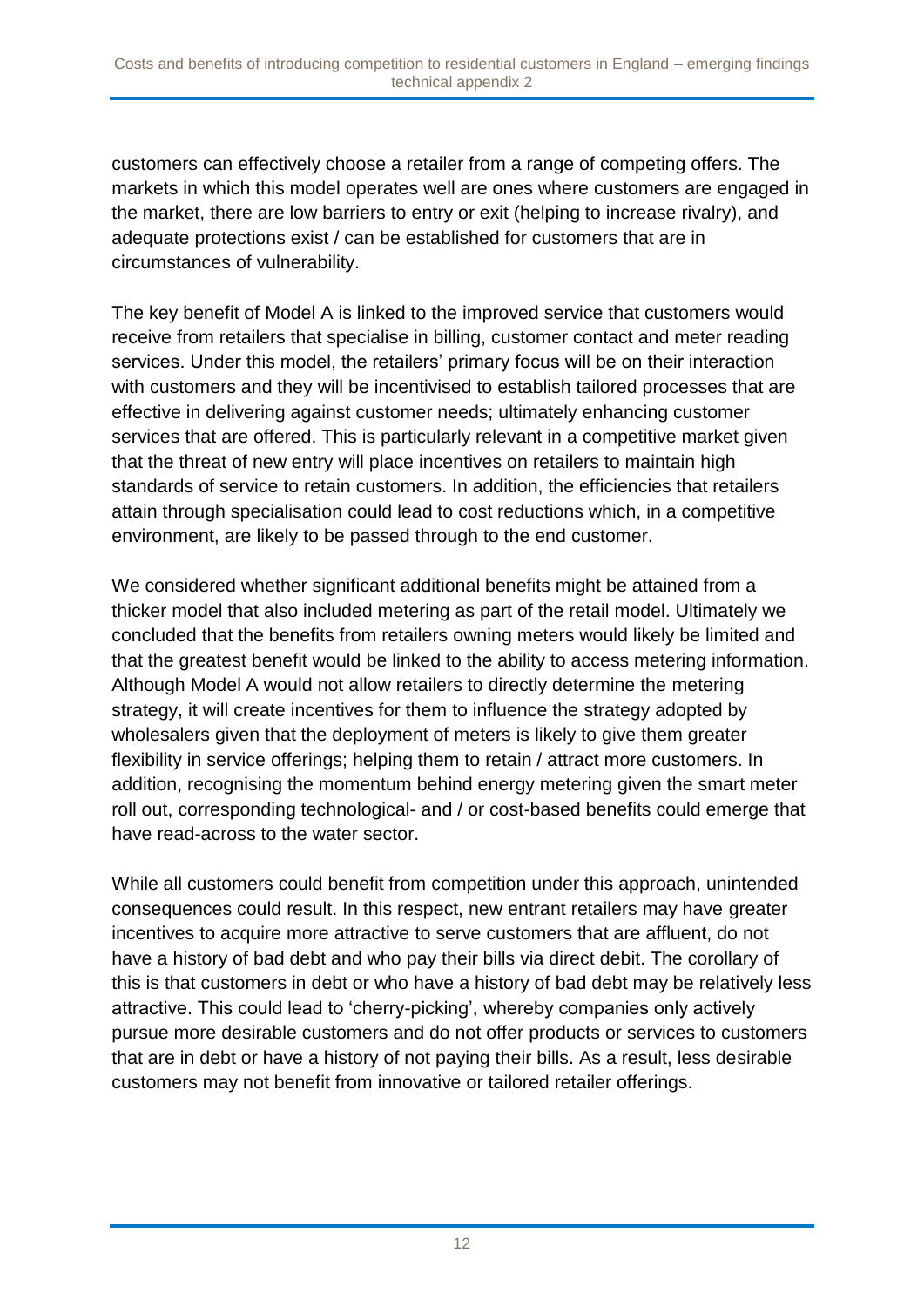## 2.2 Models B and C: hybrid models

Models B and C are very similar in construct, and mirror the features of Model A. They are competition 'in' the market models and have the following characteristics.

- Thin: The models include only billing, customer contact and meter reading services; not meter ownership / maintenance or network assets; and
- Wider (Model B) / Narrow (Model C): The major difference between Models A, B and C relates to the range of customers that benefit from a competition 'in' the market approach. Under Model A, all customers can effectively switch retailer while Models B and C place restrictions on participation via competition 'in' the market. Model B allows all customers without debt to switch while Model C enables all customers with a meter to switch. Under Models B and C, customers that do not have the ability to choose / switch retailer are served by a targeted regulatory approach that recognises the specific circumstances of the customer and encourages competition at the fringes that is targeted to their situation. In the case of Model B, regulatory provisions would protect customers in debt and encourage competition at the fringes that support effective debt management. Under Model C, regulation would acknowledge that these customers are not able to benefit from metering-based innovation and encourage collaborative offerings that support other types of innovative service offerings.

Given the similarities between Models B and C, we present them as part of the same discussion; drawing out relevant differences where applicable.

Models B and C have similar benefits to those detailed above regarding Model A given that much of the market will have the same design; a thin / wide competition 'in' the market model. In line with this, the key benefits of these models are linked to the potential for improved customer service and reduced costs resulting from retailer specialisation in billing / meter reading, and the incentives toward the evolution of a multi-utility model that could emerge.

In addition, Models B and C incorporate provisions that recognise customers specific circumstances and the potential impacts these could have on their ability to benefit from innovative retailer offerings. Models B and C have the following features.

• Model **B** – the debt inclusive model: The benefit of this model is the protection it could provide to customers that are in debt, recognising that they may be disadvantaged by 'cherry-picking'. The potential also exists for the regulated approach established for indebted customers to focus on effectively managing that debt; helping to support customers in reducing this burden and making the transition to the competition 'in' the market part of the sector.